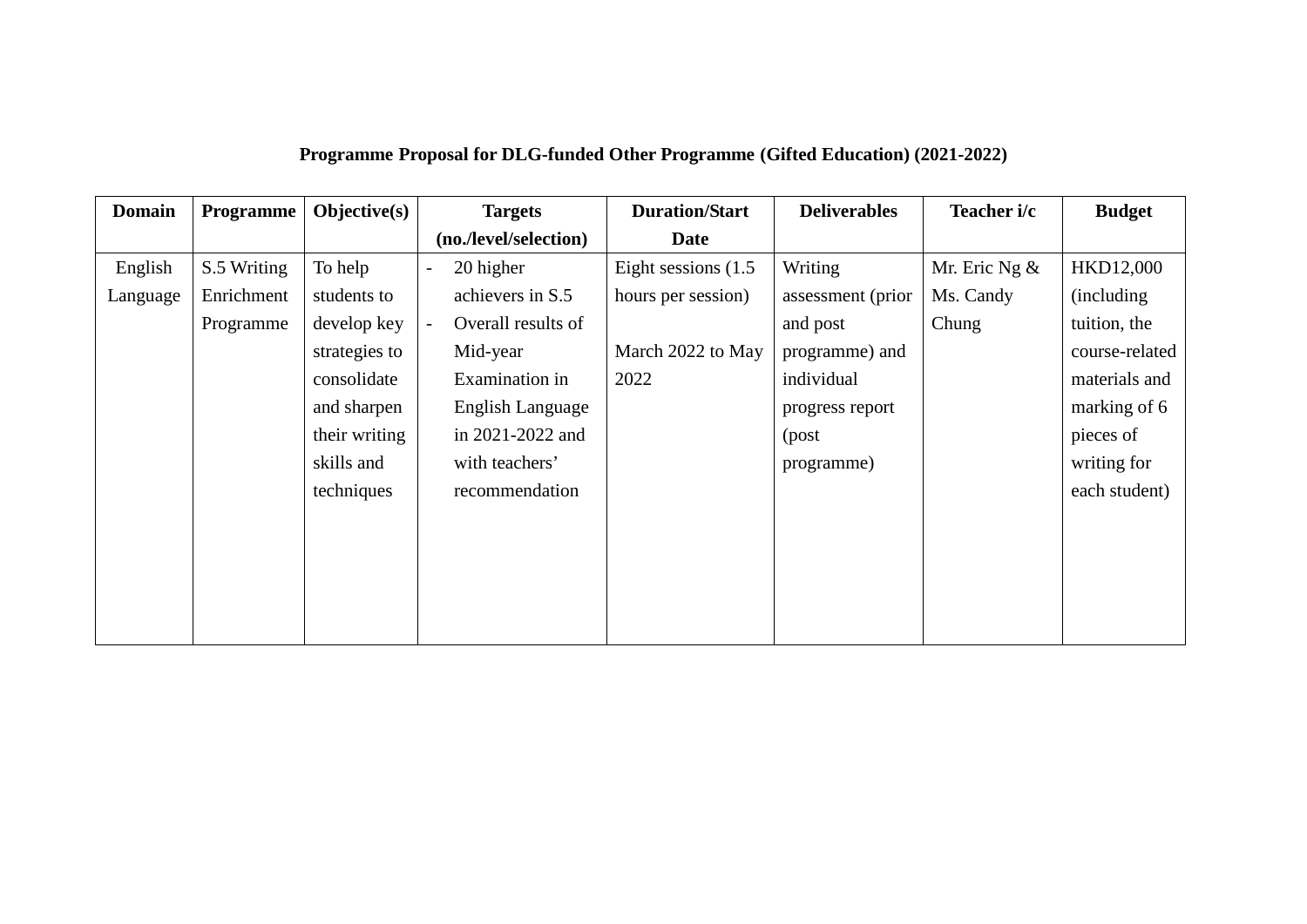| <b>Domain</b> | Programme  | $Objective(s)$   | <b>Targets</b>        | Duration/             | <b>Deliverables</b> | <b>Teacher</b> | <b>Budget</b> |
|---------------|------------|------------------|-----------------------|-----------------------|---------------------|----------------|---------------|
|               |            |                  | (no./level/selection) | <b>Start Date</b>     |                     | i/c            |               |
| Chinese       | Advance    | To further       | --25 elite students   | Oct 2021 to June 2022 | students' self      | Ms. Amy        | HKD16,000.00  |
| Language      | Chinese    | enhance the      | $-S5$                 |                       | evaluation          | So             |               |
|               | Language   | writing skill in | -- the top 25 highest |                       |                     |                |               |
|               | Writing    | Chinese          | scores in Paper 2 in  |                       |                     |                |               |
|               | course(S5) | Language for     | Chinese Language      |                       |                     |                |               |
|               |            | those students   | in 2020-2021          |                       |                     |                |               |
|               |            | who are rated to | mid-year exam,        |                       |                     |                |               |
|               |            | have above       | final-year exam and   |                       |                     |                |               |
|               |            | average standard | coursework, or with   |                       |                     |                |               |
|               |            |                  | teachers'             |                       |                     |                |               |
|               |            |                  | recommendation        |                       |                     |                |               |
|               |            |                  |                       |                       |                     |                |               |
|               |            |                  |                       |                       |                     |                |               |
|               |            |                  |                       |                       |                     |                |               |
|               |            |                  |                       |                       |                     |                |               |
|               |            |                  |                       |                       |                     |                |               |

## **Programme Proposal for DLG-funded Other Programme (Gifted Education)(2021/2022)**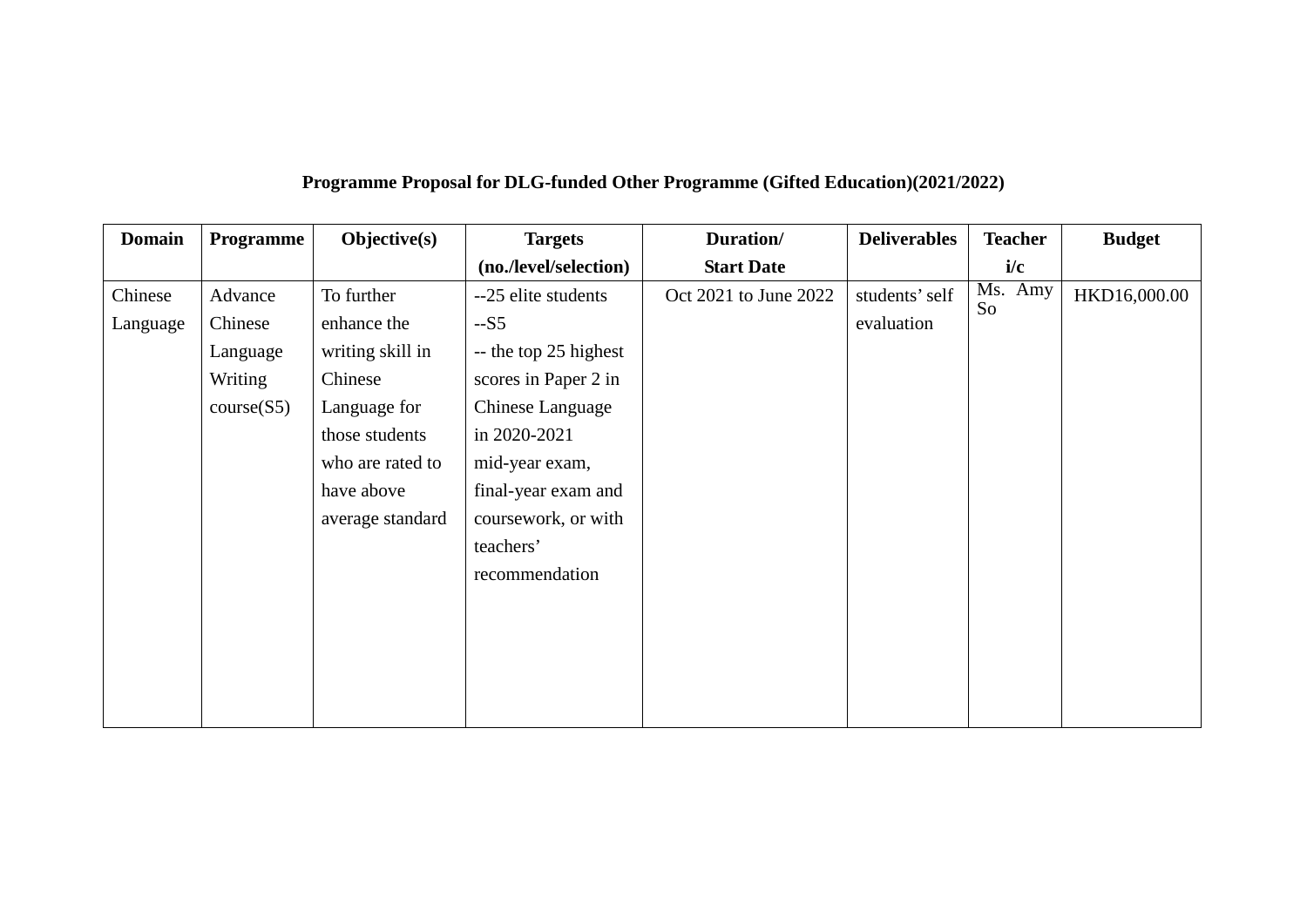| Advance       | To further       | --20 elite students   | Oct 2021 to June 2022 | students' self | Ms. Amy | HKD14,000.00 |
|---------------|------------------|-----------------------|-----------------------|----------------|---------|--------------|
| Chinese       | enhance the      | $-S6$                 |                       | evaluation     | So      |              |
| Language      | writing skill in | -- the top 20 highest |                       |                |         |              |
| Writing       | Chinese          | scores in Paper 2 in  |                       |                |         |              |
| course $(S6)$ | Language for     | Chinese Language      |                       |                |         |              |
|               | those students   | in 2019-2020,         |                       |                |         |              |
|               | who are rated to | 2020-2021 mid-year    |                       |                |         |              |
|               | have above       | exam, final-year      |                       |                |         |              |
|               | average standard | exam and              |                       |                |         |              |
|               |                  | coursework, or with   |                       |                |         |              |
|               |                  | teachers'             |                       |                |         |              |
|               |                  | recommendation        |                       |                |         |              |
|               |                  |                       |                       |                |         |              |
|               |                  |                       |                       |                |         |              |
|               |                  |                       |                       |                |         |              |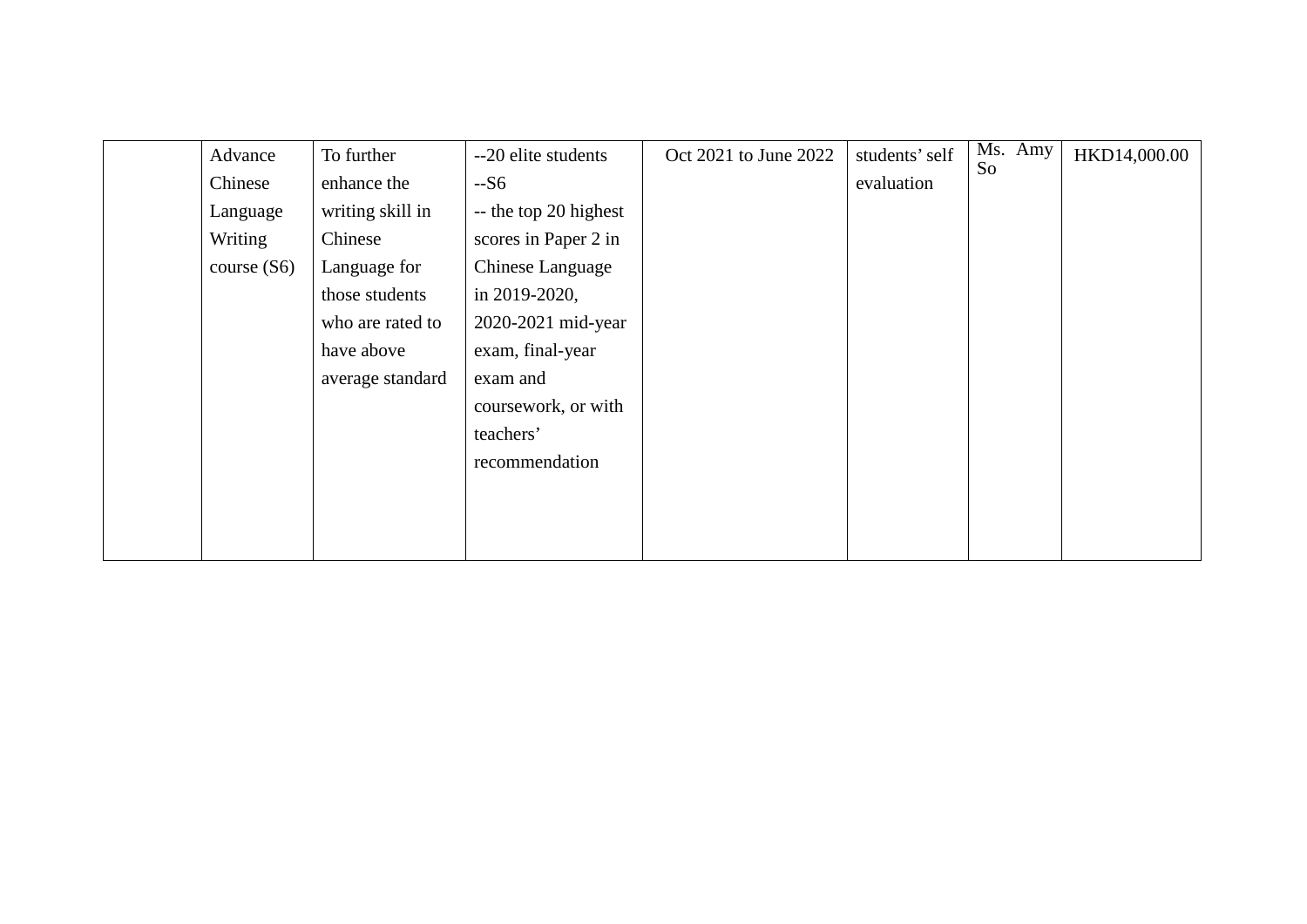| <b>Domain</b> | Programme       | Objective(s) |                  | <b>Targets</b>        | Duration /        | <b>Deliverables</b> | Teacher i/c   | <b>Budget</b>      |
|---------------|-----------------|--------------|------------------|-----------------------|-------------------|---------------------|---------------|--------------------|
|               |                 |              |                  | (no./level/selection) | <b>Start Date</b> |                     |               |                    |
| Mathematics   | Problem-solving | 1.           | To enhance       | 22 S.6 students       | Preparation &     | Proficiency         | Mr. Roger Lui | <b>HKD 2000.00</b> |
| Education     | Enhancement     |              | problem-solving  | who take extended     | Self-learning     | Assessment          |               |                    |
|               | (Extended Part) |              | skills of        | part in               | (September        | with                |               |                    |
|               |                 |              | students taking  | Mathematics           | 2021 to           | post-assessment     |               |                    |
|               |                 |              | extended part    |                       | December          | performance         |               |                    |
|               |                 |              |                  |                       | $2022$ ),         | analysis            |               |                    |
|               |                 |              |                  |                       | Proficiency       |                     |               |                    |
|               |                 |              |                  |                       | Assessment        |                     |               |                    |
|               |                 |              |                  |                       | with              |                     |               |                    |
|               |                 |              |                  |                       | performance       |                     |               |                    |
|               |                 |              |                  |                       | analysis          |                     |               |                    |
|               |                 |              |                  |                       | (2021)            |                     |               |                    |
|               |                 |              |                  |                       | December to       |                     |               |                    |
|               |                 |              |                  |                       | 2022 January)     |                     |               |                    |
|               | Self-paced      | 2.           | To provide an    | 10 S.4 students       | From October      | - Performance       | Mr. Roger Lui | HKD3,000.00        |
|               | e-learning      |              | alternative      | will be selected      | 2021 to June      | <b>Statistics</b>   |               |                    |
|               | packages        |              | self-directed    | based on students'    | 2022              | - Assessment        |               |                    |
|               |                 |              | learning channel | past performance      |                   | data available      |               |                    |
|               |                 |              | for students who | in Mathematics        |                   | in the              |               |                    |

## **Programme Proposal for DLG-funded Other Programme (Gifted Education) (2021-22)**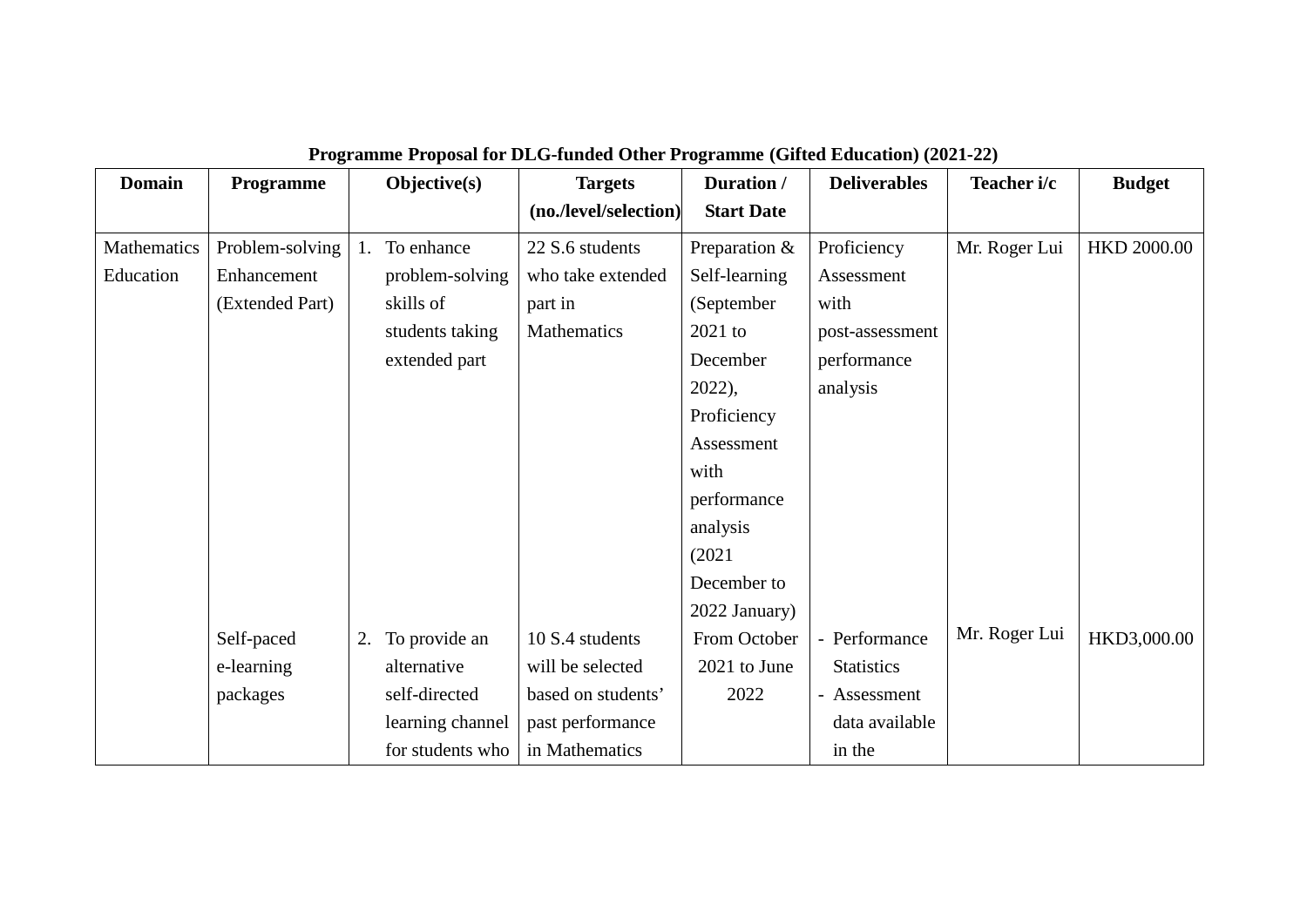|  | have keen          | assessments and | e-learning  |  |
|--|--------------------|-----------------|-------------|--|
|  | interest and are   | teachers        | platform    |  |
|  | gifted in          | recommendation  | provided in |  |
|  | <b>Mathematics</b> |                 | the package |  |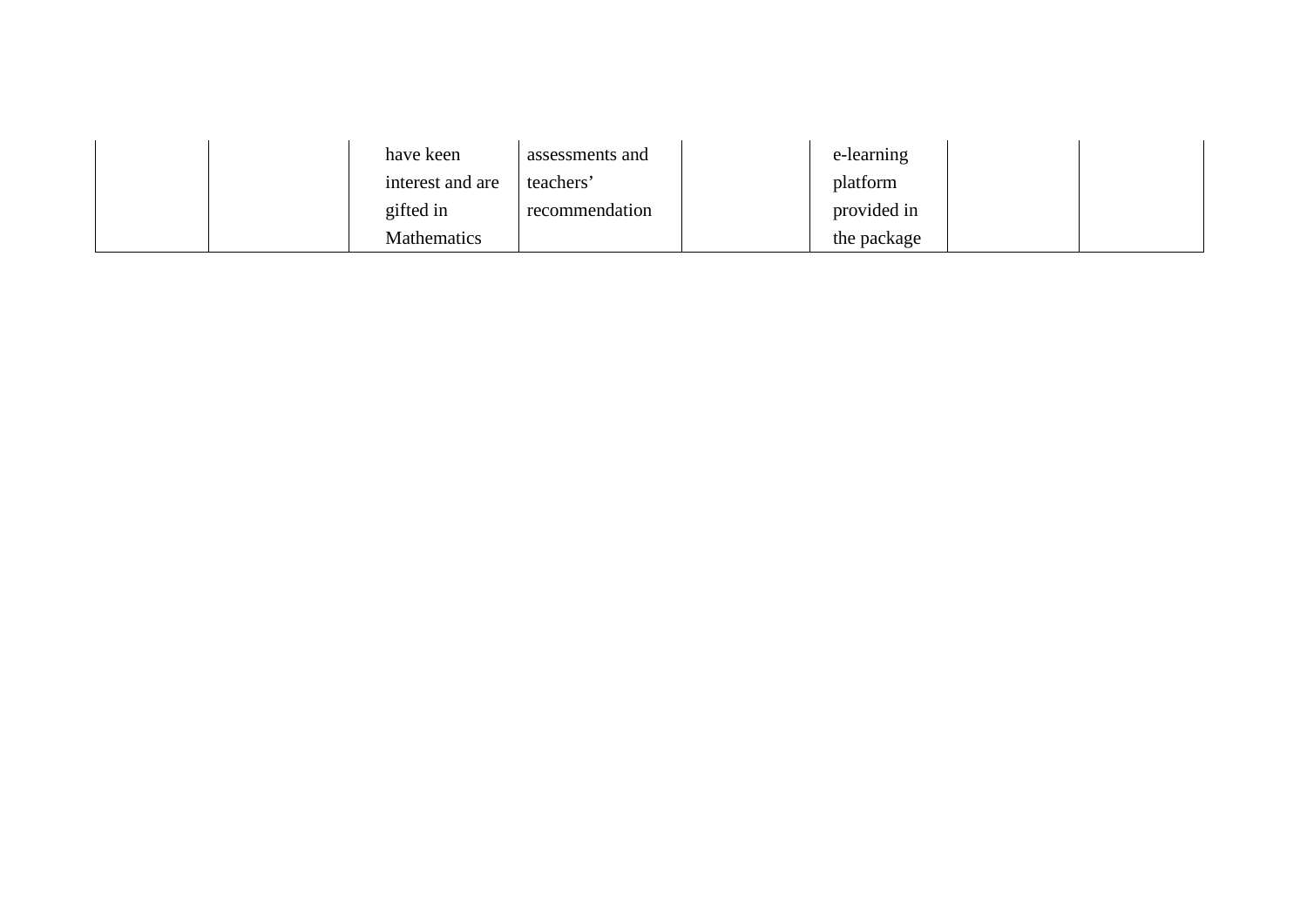## **Programme Proposal for DLG-funded Other Programme (Gifted Education)(2021-22)**

| <b>Domain</b> | <b>Programme</b> | $Objective(s)$     | <b>Targets</b>        | Duration /        | <b>Deliverables</b> | Teacher i/c   | <b>Budget</b> |
|---------------|------------------|--------------------|-----------------------|-------------------|---------------------|---------------|---------------|
|               |                  |                    | (no./level/selection) | <b>Start Date</b> |                     |               |               |
| Science       | High order       | To enhance         | Top 10 students in    | October, 2021     | One                 | Mrs Cathy Chu | HKD15000.00   |
| Education     | thinking skills  | self-learning      | Physics, Chemistry    | to                | assignment for      |               |               |
|               | training for     | practices of the   | and Biology (from the | April, 2022       | each session.       |               |               |
|               | S.6              | more able          | annual subject scores |                   |                     |               |               |
|               |                  | students and help  | in previous year)     |                   |                     |               |               |
|               |                  | them master        |                       |                   |                     |               |               |
|               |                  | higher-order       |                       |                   |                     |               |               |
|               |                  | thinking skills in |                       |                   |                     |               |               |
|               |                  | learning Science   |                       |                   |                     |               |               |